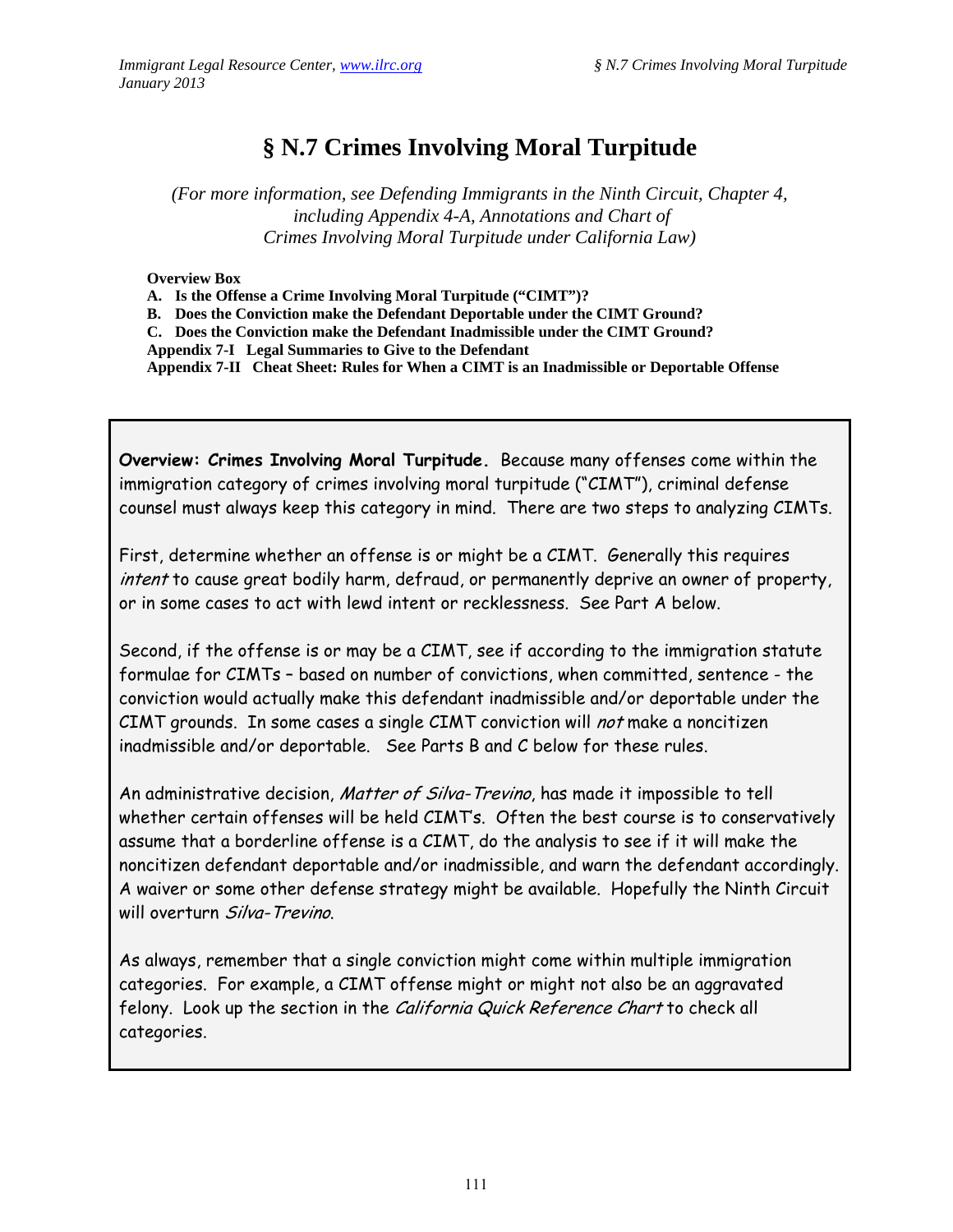## **A. Is the Offense a Crime Involving Moral Turpitude? (including** *Matter of Silva-Trevino)*

A crime involving moral turpitude ("CIMT") has been vaguely defined as a depraved or immoral act, or a violation of the basic duties owed to fellow man, or recently as a "reprehensible act" with a *mens rea* of at least recklessness. *Matter of Silva-Trevino*, 24 I&N Dec. 687 (AG 2008). Traditionally a CIMT involves intent to commit fraud, commit theft with intent to permanently deprive the owner, or inflict great bodily harm, as well as some reckless or malicious offenses and some offenses with lewd intent.

For criminal defenders, the first step to see if an offense is a CIMT is to consult the *California Quick Reference Chart.* However, because this area of the law is in flux, you also *must* be aware of the points in this Note. Note also that whether a particular offense constitutes a CIMT for immigration purposes is determined by federal immigration caselaw, not state rulings for purposes of witness impeachment or license limitations.

*How Matter of Silva-Trevino makes it harder to guarantee a conviction will not be a CIMT*. To make a long story short,<sup>1</sup> currently it can be hard to determine if a conviction will be held to be a CIMT because of the administrative case, *Matter of Silva-Trevino,* 24 I&N Dec. 687 (A.G. 2008). Under *Silva-Trevino*, in some cases an immigration judge will be able to go beyond the record of conviction and hold a hearing on the *facts* about the defendant's conduct, to see if the defendant committed a crime involving moral turpitude. The judge can take testimony from the defendant, review police reports, etc., and may even consider facts not required to prove an element of the offense. Therefore, while counsel should strive to protect the defendant from a CIMT conviction by choosing the right plea or controlling the record of conviction, as long as *Silva-Trevino* remains in effect, the defendant might end up with a CIMT conviction.

*How to protect a client despite Silva-Trevino.* There are two defense strategies that will protect a client from a CIMT conviction despite *Silva-Trevino*. *If you succeed in negotiating a disposition according to these strategies, give the client a copy of the legal summary that appears at Appendix I following this Note.* 

#### *1. With a divisible statute, plead specifically to conduct that is not a CIMT*

A "divisible statute" reaches conduct that is and is not a CIMT. It is clear that if the record of conviction specifically identifies elements that do not involve CIMT, the immigration judge may not go beyond that and may not conduct a fact-based inquiry under *Silva-Trevino*. 2 Thus for CIMT purposes, instead of creating a vague record of conviction, where possible one should plead to a specific offense that does not involve moral turpitude.

**Example:** Calif. Veh. Code § 10851 is divisible as a CIMT, because it covers both auto theft with intent to permanently deprive the owner of property (a CIMT), and joyriding

1

<sup>&</sup>lt;sup>1</sup> For further discussion of *Silva-Trevino* see Brady et al, *Defending Immigrants in the Ninth Circuit* (2011, www.ilrc.org) or see Tooby, Kesselbrenner, "Living with Silva-Trevino" at www.nortontooby.com.

<sup>2</sup> *Matter of Alfaro*, 25 I&N Dec. 417 (BIA 2011); *Matter of Silva-Trevino*, 24 I&N Dec. 687, 699 (AG 2008).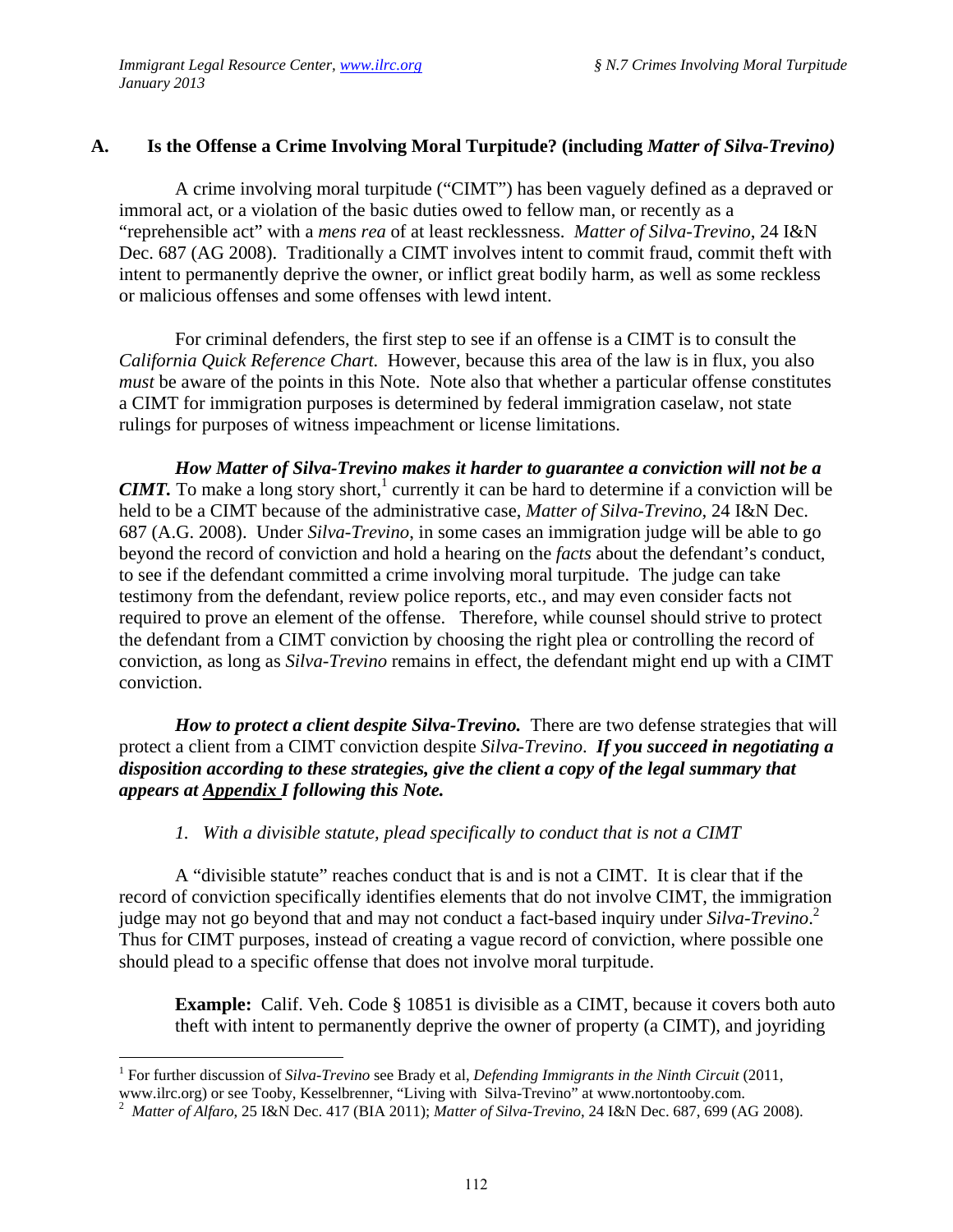with temporary intent (not a CIMT). If the defendant specifically pleads to taking with temporary intent, then the conviction is not a CIMT. But if the record is vague between temporary and permanent taking, the immigration judge may conduct to determine the intent. She might take testimony from the immigrant, examine the probation report, etc.

Another commonly charged divisible statute is P.C. § 243(e). The offense is a CIMT if it involved use of actual violent force, but not if it involved offensive touching or other *de minimus* force. A specific plea to the latter prevents the offense from being a CIMT, even under *Silva-Trevino*.

#### *2. Plead to an offense that requires intent of negligence or less*

An offense involving negligence or less is not a CIMT. For example, it has long been held that simple drunk driving, even with injury or as a repeat offense, is not a CIMT.<sup>3</sup> See other offenses in the Chart that also should not be held to involve moral turpitude under any circumstances. *Caveat:* Because there are reports that some immigration judges may blur this rule under *Silva-Trevino*, a conviction for drunk driving coupled with a conviction for driving on a suspended license in the same incident might be held to be a CIMT, if the immigration judge were to (wrongly) combine the two offenses.

*The adverse Silva-Trevino rule only applies to CIMT determinations*. If the immigration court does conduct a broad factual inquiry under *Silva-Trevino*, it may use the information only to determine if the offense involves moral turpitude, and not to determine if the conviction comes within other grounds of inadmissibility or deportability.<sup>4</sup>

**Example:** Mike pleads guilty to P.C. § 243(e), spousal battery. If this offense is committed with "offensive touching," it is neither a CIMT nor a deportable "crime of domestic violence." If instead it is committed with actual violence, it will be held a CIMT and a deportable crime of domestic violence.<sup>5</sup> Mike's defender creates a vague record of conviction in which Mike pleads to the language of the statute, which does not establish whether the offense involved actual violence or an offensive touching.

Under *Silva-Trevino*, for CIMT inquiries only, an immigration judge may make a factual inquiry into Mike's conduct. Based on this inquiry she might find that real violence was involved and the offense is a CIMT.

The judge may *not* use this information to hold that the offense is a deportable crime of domestic violence. Here the regular evidentiary rules known as the categorical approach apply, and the judge must base her decision only upon the reviewable record of conviction. Since the vague record does not establish that the offense involved actual

 $\overline{a}$ <sup>3</sup> *Matter of Torres-Varela,* 23 I&N Dec. 78 (BIA 2001). 4

<sup>&</sup>lt;sup>4</sup> "This opinion does not, of course, extend beyond the moral turpitude issue--an issue that justifies a departure from the Taylor/Shepard framework because moral turpitude is a non-element aggravating factor that 'stands apart from the elements of the [underlying criminal] offense.'" *Matter of Silva-Trevino*, 24 I&N Dec. at 699. 5

See discussion of Calif. P.C. § 243(e) and *Matter of Sanudo*, 23 I&N Dec. 968 (BIA 2006), in *§ N. 9 Domestic Violence.* A crime of domestic violence is defined at 8 USC § 1227(a)(2)(E)(i).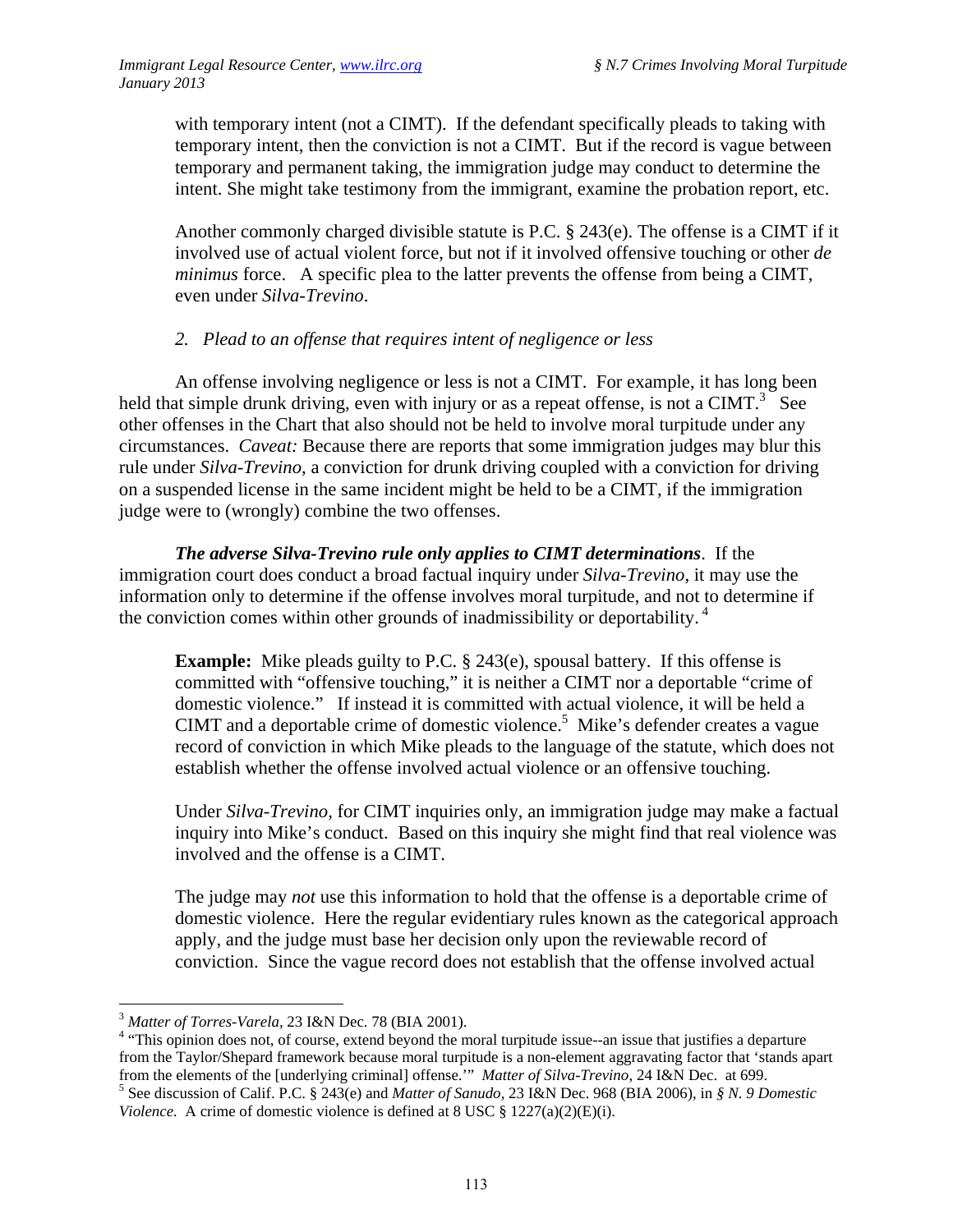violence, she must find that Mike is not deportable under the domestic violence ground. *Note, however, that best practice is to identify "minimum touching" rather than leave the record vague.* Not only will it avoid a CIMT, but some immigration judges might make a mistake and apply the *Silva-Trevino* rule outside of CIMTs.

*Even if the offense is a CIMT it may not be an immigration catastrophe, depending on the individual case!* Many immigrants have survived conviction of one or more CIMTs. In some cases, conviction of a single CIMT will not cause the person to be deportable and/or inadmissible. See Parts B and C. In other cases, a discretionary pardon ("waiver") for CIMT might be available. Finally, it is quite possible that the Ninth Circuit will overturn *Silva-Trevino*.

## **B. The CIMT Deportation Ground, 8 USC § 1227(a)(2)(A)(i), (ii)**

**Who needs to avoid a deportable conviction?** Permanent residents, refugees, F-1 students and other noncitizens with lawful status want to avoid being deportable, because they could lose their status. In contrast, most undocumented persons are not harmed by a deportable (as opposed to inadmissible) conviction, with these exceptions: persons who will apply for any form of non-LPR cancellation, or who have or will apply for Temporary Protected Status, want to avoid a deportable conviction, because it is a bar to such status. See discussion in Note 1: Overview.

To make a noncitizen deportable under the CIMT ground, the conviction must come within at least one of the following two categories.

#### *1. Conviction of two CIMTs since admission*

 A noncitizen is deportable for **two or more convictions** of crimes involving moral turpitude that occur anytime after admission to the U.S. on any visa, or after adjustment of status.

**Example:** Stan was admitted to the U.S. in 1991. He was convicted of petty theft in 2002 and fraud in 2012. He is deportable for conviction of two CIMTs since admission.

There are two very limited exceptions, for convictions that are "purely political" or that arise in a "single scheme of criminal misconduct" (often interpreted to mean that the charges had to arise from the very same incident).

### *2. One conviction of a CIMT, committed within five years of admission, that carries a maximum sentence of one year or more*

A noncitizen is deportable for **one conviction** of a crime involving moral turpitude ("CIMT") if she committed the offense within five years of her last "admission" to the United States, and if the offense carries a potential sentence of one year.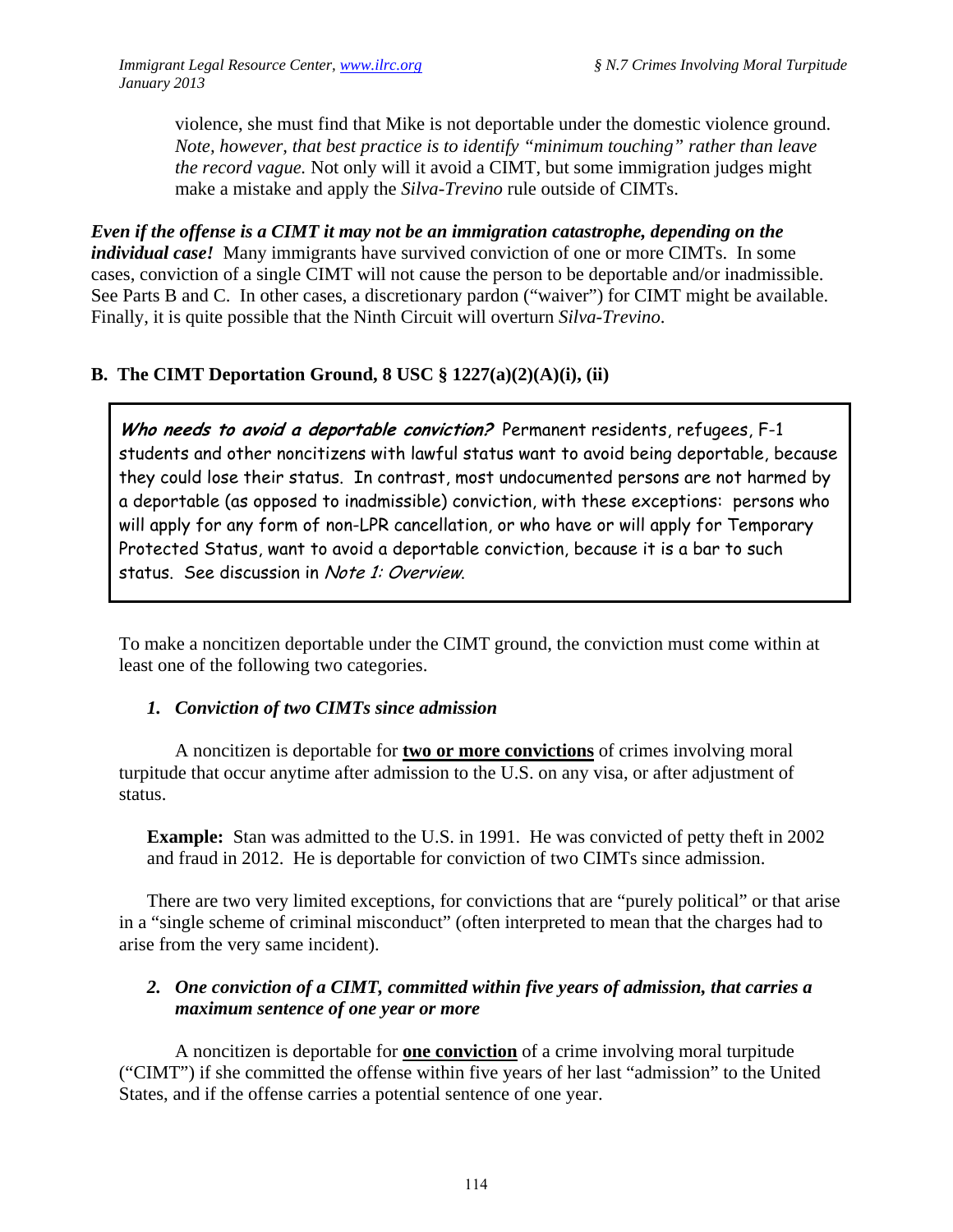*Avoid Deportability for CIMT by Pleading to a Six-Month Misdemeanor.* A single CIMT misdemeanor with a maximum possible sentence of six months will not trigger the CIMT deportation ground, regardless of when the offense was committed. Unfortunately, a CIMT misdemeanor that carries a maximum possible sentence of one year will trigger the CIMT deportation ground if the offense was committed within five years of admission. This includes "wobbler" misdemeanors.

**Practice Tip:** Plead to **attempt** in order to reduce the maximum possible sentence. For example, attempted grand theft, when designated as or reduced to a misdemeanor, has a potential sentence of six months. Immigration will accept a sentence reduction under P.C.  $\$$  17, even if the motion is filed after removal proceedings are begun. $^6$ 

*Plead to an Offense Committed more than Five Years Since the "Date of Admission."*  Consider two situations: a person who was admitted to the U.S. with any kind of visa, and a person who entered without inspection, i.e. surreptitiously crossed the border.

Generally, if a noncitizen was admitted into the U.S. under any lawful visa – with a green card, on a tourist visa, with a border crossing card, or other status – that is the admission date that starts the five-year clock. This is true even if the person fell out of lawful status after the admission<sup>7</sup>

**Example:** Mabel was admitted to the U.S. as a tourist in 2003. Her permitted time ran out and she lived here unlawfully for a few years. She married a U.S. citizen and through him "adjusted status" to become a lawful permanent resident in 2007. She was convicted of a CIMT that has a potential sentence of a year, for an offense she committed in 2010. Is she deportable under the CIMT ground?

No, she is not. To avoid being deportable for CIMT, Mabel needs five years between her admission date and the date she committed the offense. Her admission was in 2003, and she committed the CIMT in 2010. The fact that she was out of lawful status for some time and then adjusted status does not affect this.<sup>8</sup>

Note: If the person took a trip outside the U.S. for more than six months, or left the U.S. after being convicted, the rules are not yet clear. Consult an immigration expert.

 $\overline{a}$  $^6$  *La Farga v. INS*, 170 F.3d 1213 (9th Cir. 1999); *Garcia-Lopez v. Ashcroft*, 334 F.3d 840 (9<sup>th</sup> Cir. 2003).  $\frac{7}{1}$  Until recently, there was conflict between federal courts and the Board of Immigration Appeals as to what date is

the date of admission for this purpose. Fortunately, the Board of Immigration clarified this and adopted the federal court rule, to the benefit of the immigrant, in *Matter of Alyazji,* 25 I&N Dec. 397 (BIA 2011). For further discussion see Brady, "Practice Advisory: Immigration Authorities Clarify When One Moral Turpitude Conviction Will Make a Lawful Permanent Resident Deportable," at www.ilrc.org/crimes. 8 *See Matter of Alyazji*, *supra.*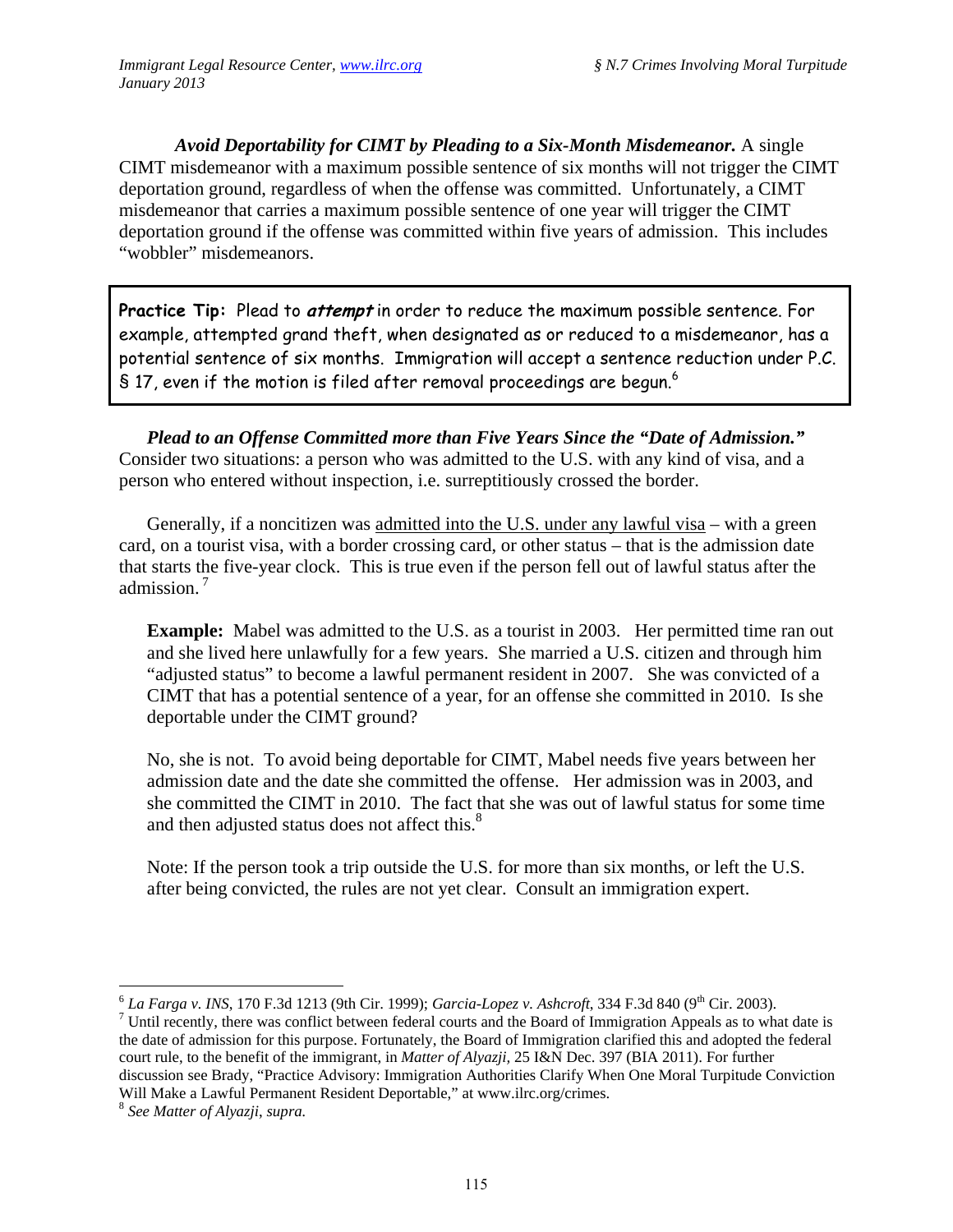In contrast, if the person *initially entered without inspection,* e.g. surreptitiously waded across the Rio Grande River, and later "adjusted status" to become a lawful permanent resident, the admission date is the date he or she was granted lawful permanent residency.<sup>9</sup>

**Example:** Bernard entered without inspection in 1999. In 2003 he adjusted status to lawful permanent residence.<sup>10</sup> He was convicted of a CIMT which he had committed in 2008, and which had a potential sentence of a year or more. Bernard is deportable. His "date of admission" is his 2003 adjustment of status date, because he has no prior admission. He committed the CIMT in 2007, within five years after that date.

**Practice Tip:** Avoid deportability for one CIMT by working with the five years. If there were ongoing offenses, attempt to plead to an offense that happened later in time, after the five years elapsed. For example, if Bernard had committed an ongoing fraud offense, try to plead to an incident that happened outside of the five-year period, in 2008 or later.

## **C. The CIMT Ground of Inadmissibility, 8 USC § 1182(a)(2)(A)**

Who wants to avoid being inadmissible? An undocumented person who wants to apply for relief will want to avoid being inadmissible, because it is a bar to relief. A deportable permanent resident would like to avoid being inadmissible because that could be a bar to relief from removal. An asylee or refugee wants to be admissible in order to apply for LPR status. A permanent resident who is inadmissible for crimes and travel outside the U.S. can lose their status and be barred from returning. In some cases, a waiver of inadmissibility will be available for these persons.

A noncitizen is inadmissible who is convicted of just one crime involving moral turpitude, whether before or after admission. There are two helpful exceptions to the rule.

*Petty offense exception.*<sup>11</sup> If a noncitizen (a) has committed only one moral turpitude offense ever, (b) the offense carries a potential sentence of a year or less, and (c) the "sentence imposed" was less than six months, the person is automatically *not* inadmissible under the CIMT ground.

<u>.</u>

<sup>&</sup>lt;sup>9</sup> *Ibid*, and see Practice Advisory, *supra*, for more information.<br><sup>10</sup> How could that happen? It is harder because Bernard entered without inspection. He could have married a U.S. citizen and had a visa petition submitted in 2001 or earlier, so he could adjust specially under INA § 245(i). Or he may have qualified through asylum, cancellation, or other special application.

 $11$  8 USC § 1182(a)(2)(A)(ii)(II).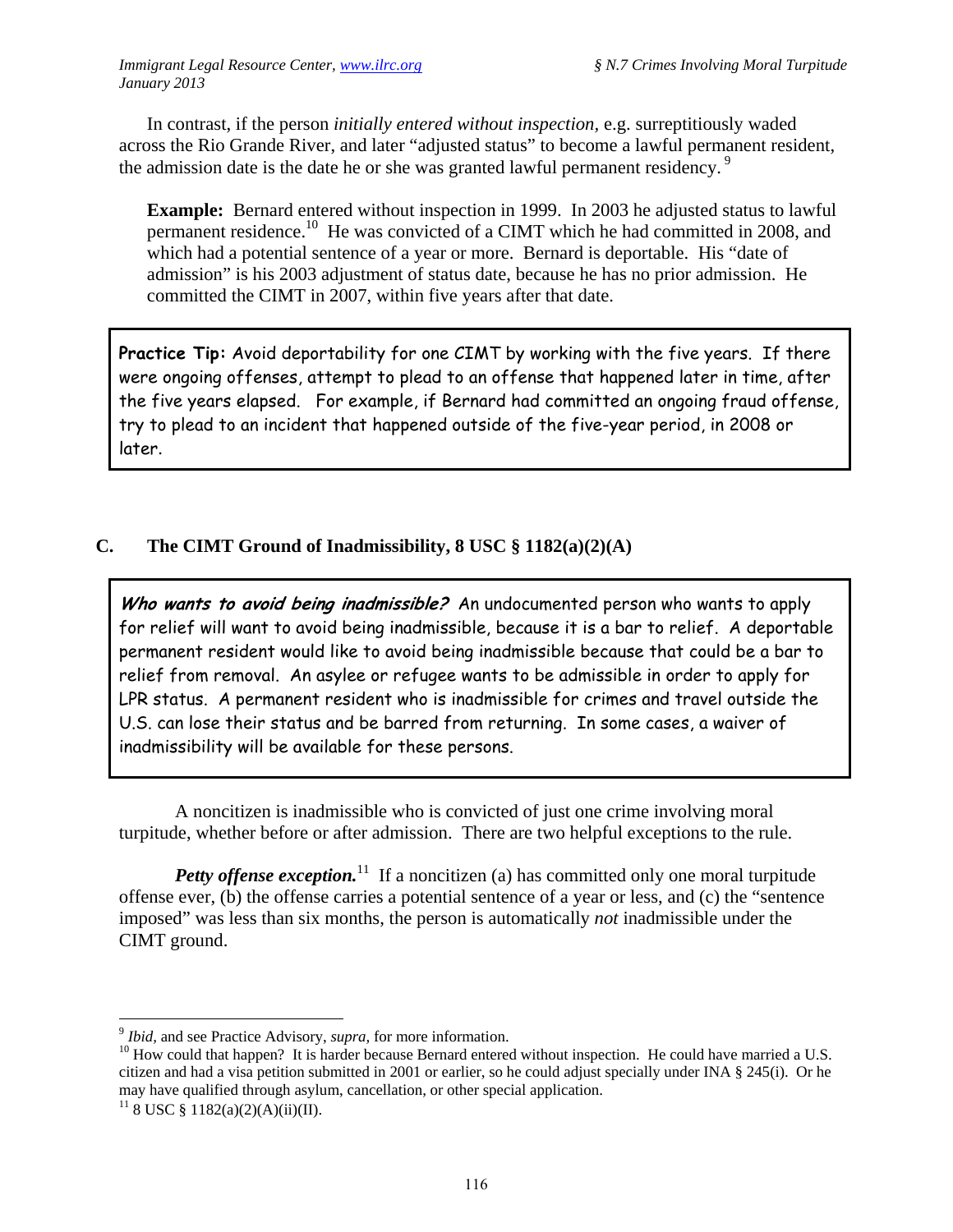**Example:** Freia is convicted of felony grand theft, the only CIMT offense she's ever committed. (She also has been convicted of drunk driving, but as a non-CIMT that does not affect this analysis.) The judge gives her three years probation, suspends imposition of sentence, and orders her to spend one month in jail as a condition of probation. She is released after 15 days. The grand theft is reduced to a misdemeanor under PC  $\frac{1}{2}$  17.<sup>12</sup>

Freia comes within the petty offense exception. She has committed only one CIMT, it has a potential sentence of a year or less, and the sentence imposed was one month. (For more information on sentences, see *§ N.4 Sentencing*.)

Youthful offender exception.<sup>13</sup> This comes up more rarely, but can be useful for young adults. A disposition in juvenile delinquency proceedings is not a conviction and has no relevance to moral turpitude determinations. But persons who were convicted as adults for acts they committed while under the age of 18 can benefit from the youthful offender exception. A noncitizen who committed only one CIMT ever, and while under the age of 18, ceases to be inadmissible as soon as five years have passed since the conviction or the release from resulting imprisonment.

**Example:** Raoul was convicted as an adult for felony assault with a deadly weapon, based on an incident that took place when he was 17. He was sentenced to eight months and was released from imprisonment when he was 19 years old. He now is 25 years old. This conviction does not make him inadmissible for moral turpitude.

**Inadmissible for making a formal admission of a crime involving moral turpitude.** This ground does not often come up in practice. A noncitizen who makes a formal admission to officials of all of the elements of a CIMT is inadmissible even if there is no conviction. This does not apply if the case was brought to criminal court but resolved in a disposition that is less than a conviction (e.g., charges dropped, conviction vacated).<sup>14</sup> Counsel should avoid having clients formally admit to offenses that are not charged with.

**Resource:** If you wish to check other consequences of a CIMT besides being a deportable or inadmissible conviction – e.g. when a CIMT conviction triggers mandatory detention or is a bar to cancellation -- see "All Those Rules About Crimes Involving Moral Turpitude" at www.ilrc.org/crimes.

 $\overline{a}$ 

 $12$  Reducing a felony to a misdemeanor will give the offense a maximum possible sentence of one year for purposes of the petty offense exception. *La Farga v. INS*, 170 F.3d 1213 (9th Cir. 1999); *Garcia-Lopez v. Ashcroft*, 334

 $13$  8 USC § 1182(a)(2)(A)(ii)(I).

<sup>&</sup>lt;sup>14</sup> See, e.g., *Matter of CYC*, 3 I&N Dec. 623 (BIA 1950) (dismissal of charges overcomes independent admission) and discussion in *Defending Immigrants in the Ninth Circuit*, § 4.4 (www.ilrc.org).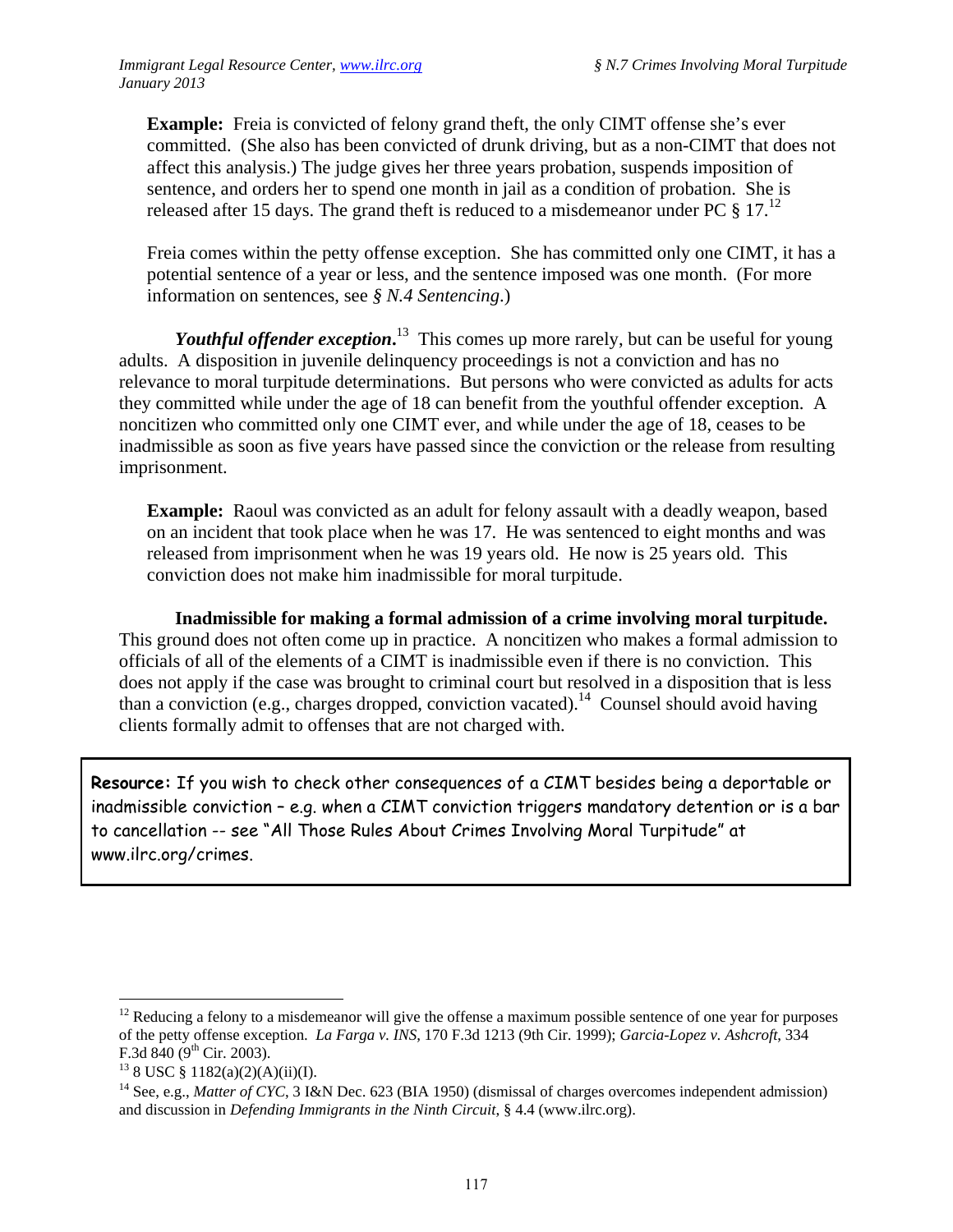## **Appendix 7 - I**

## **LEGAL SUMMARIES TO HAND TO THE DEFENDANT**

The majority of noncitizens are unrepresented in removal proceedings. Further, many immigration defense attorneys and immigration judges are not aware of all defenses relating to crimes, and they might not recognize the defense you have created. This paper may be the only chance for the defendant to benefit from your work.

*Please give a copy of the applicable paragraph/s to the Defendant, with instructions to present it to an immigration defense attorney or the Immigration Judge. Please include a copy of any official documents (e.g. plea form) that will support the defendant's argument.*

*Please give or mail a second copy to the defendant's immigration attorney, friend, or relative, or mail it to the defendant's home address. Authorities at the immigration detention center may confiscate the defendant's documents. This will provide a back-up copy accessible to the defendant*.

\* \* \* \* \* \* \*

This paper was given to me by my attorney and pertains to possible legal defense. I request that you do not take this paper away from me. I do not admit alienage by submitting this paper. If I am charged with being an alien, I submit the following statement.

*If the record of conviction specifically identifies elements of an offense that do not involve moral turpitude, the conviction is not of a crime involving moral turpitude* and the immigration judge may not go beyond the record to conduct a fact-based inquiry under *Silva-Trevino*. See *Matter of Silva-Trevino*, 24 I&N Dec. 687, 699 (AG 2008); *Matter of Ahortalejo-Guzman*, 25 I&N Dec. 465 (BIA 2011) (evidence outside of the record of conviction may not be considered where the conviction record itself demonstrates whether the noncitizen was convicted of engaging in conduct that constitutes a crime involving moral turpitude).

\* \* \* \* \* \* \* \*

This paper was given to me by my attorney and pertains to possible legal defense. I request that you do not take this paper away from me. I do not admit alienage by submitting this paper. If I am charged with being an alien, I submit the following statement.

*A crime with a mens rea of negligence or less does not qualify as a crime involving moral turpitude*. See *Matter of Silva-Trevino*, 24 I&N Dec. 687, 697 (AG 2008) (a crime involving moral turpitude requires "both reprehensible conduct and some degree of scienter, whether specific intent, deliberateness, willfulness, or recklessness.").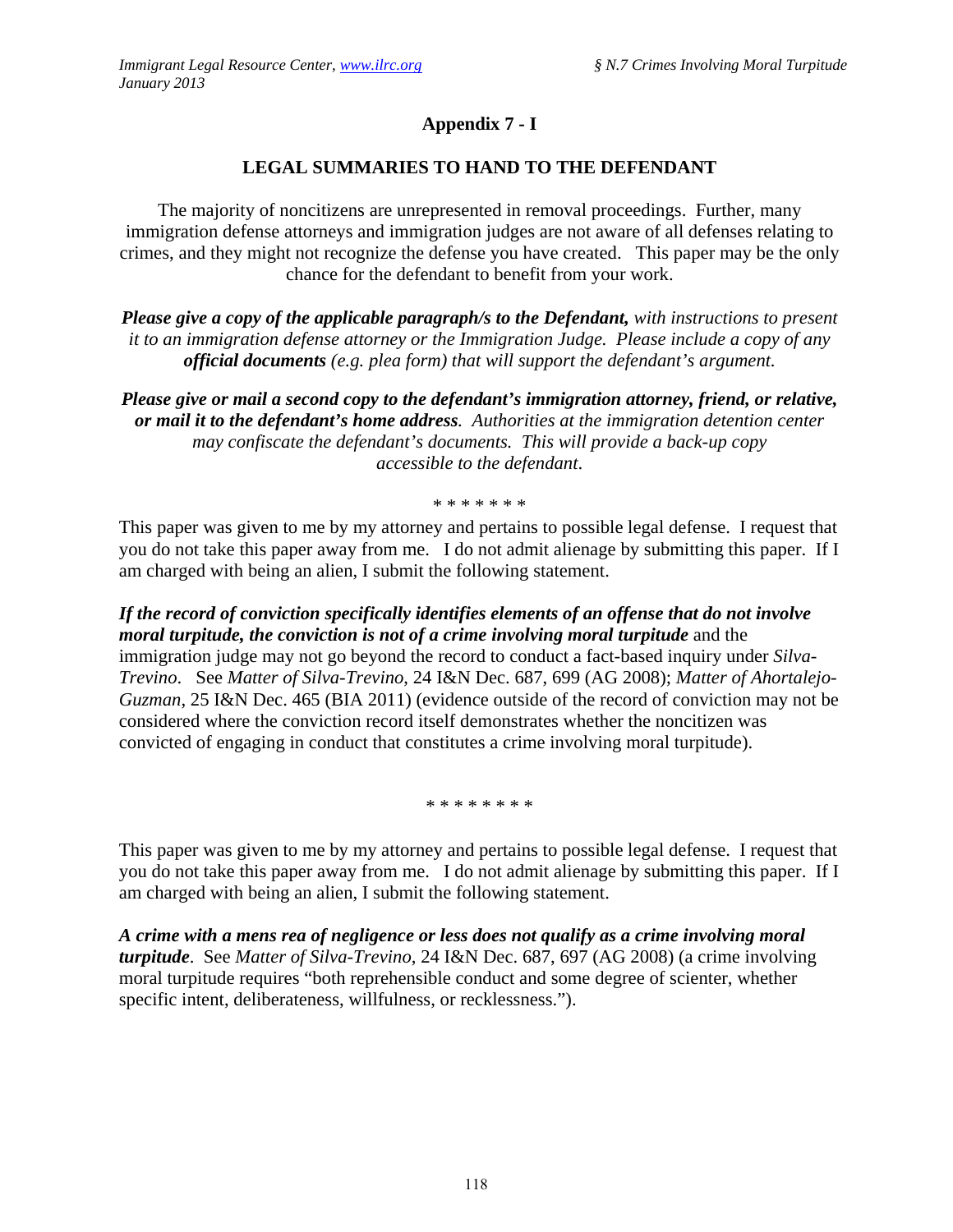\* \* \* \* \* \* \* \*

This paper was given to me by my attorney and pertains to possible legal defense. I request that you do not take this paper away from me. I do not admit alienage by submitting this paper. If I am charged with being an alien, I submit the following statement.

*Matter of Silva-Trevino permits an immigration judge to go beyond the record of conviction only to determine if the offense of conviction is a crime involving moral turpitude,* and not to determine if it is a crime of violence or other category. "This opinion does not, of course, extend beyond the moral turpitude issue--an issue that justifies a departure from the Taylor/Shepard framework because moral turpitude is a non-element aggravating factor that 'stands apart from the elements of the [underlying criminal] offense.'" *Matter of Silva-Trevino*, 24 I&N Dec. 687, 699 (AG 2008).

\* \* \* \* \* \* \* \*

This paper was given to me by my attorney and pertains to possible legal defense. I request that you do not take this paper away from me. I do not admit alienage by submitting this paper. If I am charged with being an alien, I submit the following statement.

*When a California felony is designated or reduced to a misdemeanor, the offense has a potential sentence of one year for immigration purposes and can come within the petty offense exception to the moral turpitude inadmissibility ground.* This is true regardless of when the offense is reduced, including after initiation of removal proceedings. *La Farga v. INS*, 170 F.3d 1213 (9th Cir. 1999); *Garcia-Lopez v. Ashcroft*, 334 F.3d 840 (9th Cir. 2003).

\* \* \* \* \* \* \* \*

This paper was given to me by my attorney and pertains to possible legal defense. I request that you do not take this paper away from me. I do not admit alienage by submitting this paper. If I am charged with being an alien, I submit the following statement.

Conviction of a crime involving moral turpitude will cause deportability if the offense has a potential sentence of a year or more and was committed within five years of the "date of admission." *Generally if a noncitizen was admitted into the U.S. under any status, that date is the admission date that begins the five years. This is true even if the person fell out of lawful status after the admission and/or later adjusted status to permanent residence. Matter of Alyazji,* 25 I&N Dec. 397 (BIA 2011) (overruling *Matter of Shanu*, 23 I&N Dec. 754, 759 (BIA 2005).